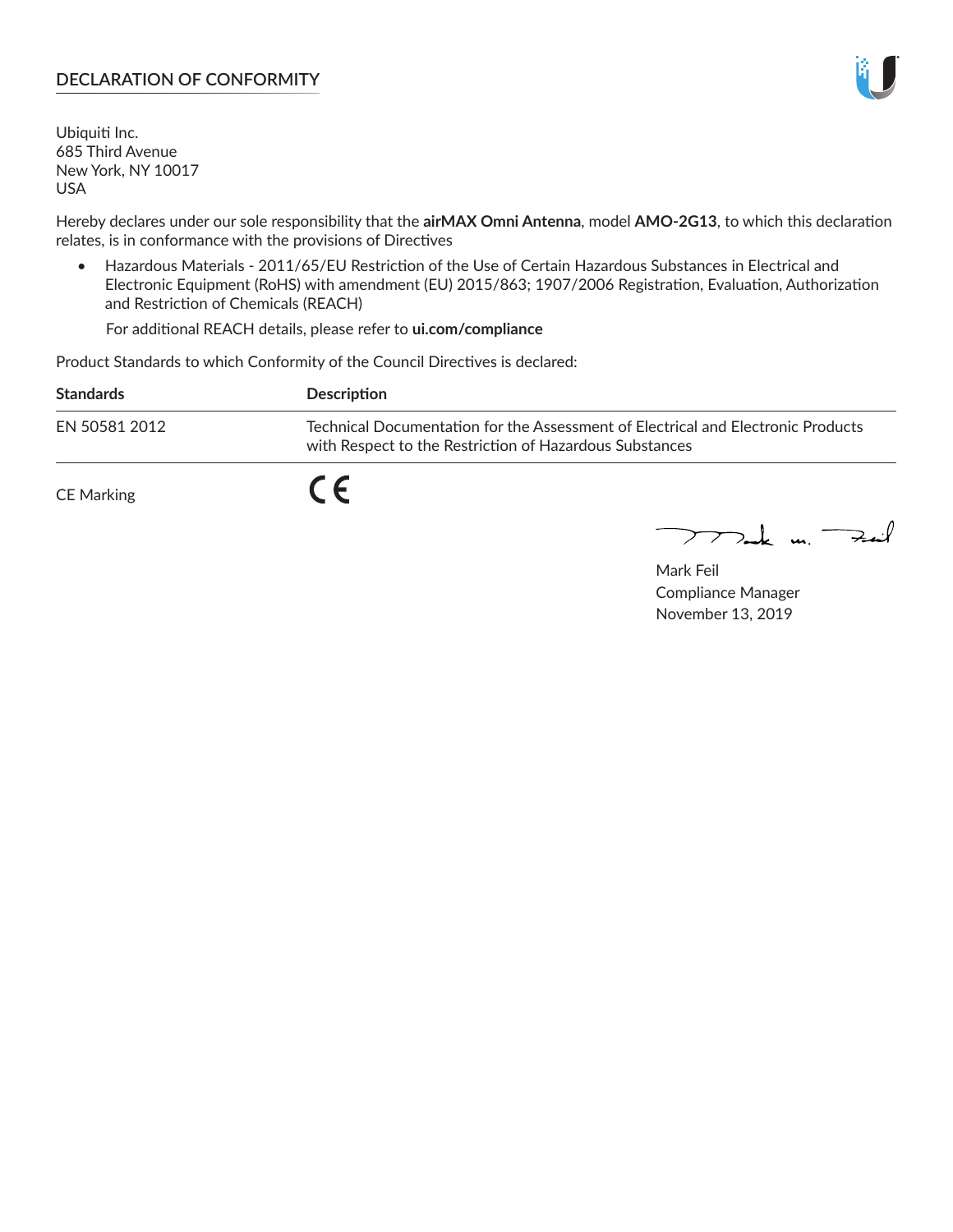# **DECLARATION OF CONFORMITY**



## **български** [Bulgarian]

С настоящото UBIQUITI декларира, че това устройство AMO-2G13 отговаря на основните изисквания и други приложими разпоредби на Директива 2011/65/ЕС с изменение (ЕС) 2015/863.

## **Hrvatski** [Croatian]

Tvrtka UBIQUITI ovim putem izjavljuje da je ovaj uređaj AMO-2G13 u skladu s osnovnim zahtjevima i ostalim bitnim odredbama direktiva 2011/65/EU i dopunom (EU) 2015/863.

# **Čeština** [Czech]

Společnost UBIQUITI tímto prohlašuje, že zařízení AMO-2G13 splňuje základní požadavky a jiné související podmínky směrnice 2011/65/EU a dodatku (EU) 2015/863.

### **Dansk** [Danish]

Hermed erklærer UBIQUITI, at denne AMO-2G13-enhed overholder de essentielle krav og andre relevante bestemmelser i direktivet 2011/65/EU med tillæg (EU) 2015/863.

### **Nederlands** [Dutch]

UBIQUITI verklaart hierbij dat dit AMO-2G13-apparaat voldoet aan de essentiële vereisten en andere relevante voorwaarden uit de Europese richtlijn 2011/65/EU en gedelegeerde richtlijn (EU) 2015/863.

#### **English**

Hereby, UBIQUITI, declares that this AMO-2G13 device, is in compliance with the essential requirements and other relevant provisions of Directive 2011/65/EU with amendment (EU) 2015/863.

### **Eesti keel** [Estonian]

Käesolevaga kinnitab UBIQUITI, et antud AMO-2G13 seade vastab direktiivis 2011/65/EL välja toodud põhilistele nõuetele ning muudele asjakohastele sätetele, koos parandusega (EL) 2015/863.

## **Suomi** [Finnish]

UBIQUITI vakuuttaa täten, että tämä AMO-2G13-laite on direktiivien 2011/65/EU ja (EU) 2015/863 oleellisten vaatimusten ja muiden ehtojen mukainen.

#### **Français** [French]

Par les présentes, UBIQUITI déclare que ce dispositif AMO-2G13 est conforme aux exigences essentielles et aux autres dispositions pertinentes de la directive 2011/65/UE avec l'amendement (UE) 2015/863.

## **Deutsch** [German]

UBIQUITI erklärt hiermit, dass dieses Gerät AMO-2G13 den grundlegenden Anforderungen und anderen relevanten Bestimmungen der Richtlinien 2011/65/EU und (EU) 2015/863 entspricht.

#### **Ελληνικά** [Greek]

Δια του παρόντος η UBIQUITI δηλώνει ότι αυτή η συσκευή AMO-2G13 συμμορφώνεται με τις βασικές απαιτήσεις και άλλες σχετικές διατάξεις της Οδηγίας 2011/65/ΕΕ με την τροποποίηση (ΕΕ) 2015/863.

## **Magyar** [Hungarian]

Az UBIQUITI kijelenti, hogy a(z) AMO-2G13 számú eszköz megfelel a 2011/65/EU irányelv (EU) 2015/863. számú módosítása alapvető követelményeinek és egyéb vonatkozó rendelkezéseinek.

#### **Íslenska** [Icelandic]

UBIQUITI lýsir því hér með yfir að AMO-2G13 er í samræmi við nauðsynlegar kröfur og önnur viðeigandi ákvæði í tilskipun 2011/65/EU ásamt viðbótum í (EU) 2015/863.

#### **Italiano** [Italian]

Con la presente, UBIQUITI dichiara che il presente dispositivo AMO-2G13 è conforme ai requisiti essenziali e alle altre disposizioni pertinenti della direttiva 2011/65/UE con l'emendamento (UE) 2015/863.